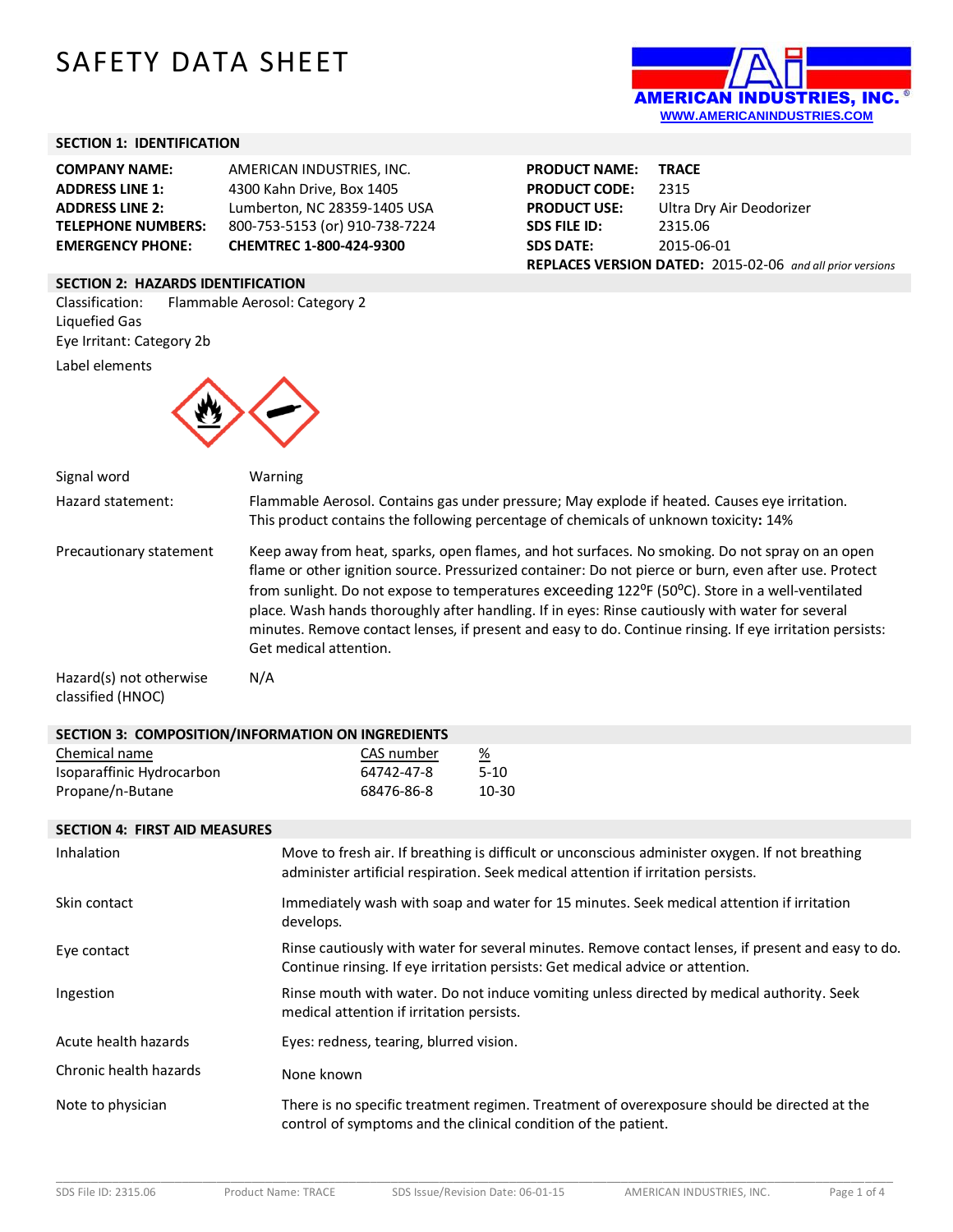| <b>SECTION 5: FIRE-FIGHTING MEASURES</b>           |                                                                                                                                                                                                                                                                                                                       |                                                                                                                                                                                                                 |  |
|----------------------------------------------------|-----------------------------------------------------------------------------------------------------------------------------------------------------------------------------------------------------------------------------------------------------------------------------------------------------------------------|-----------------------------------------------------------------------------------------------------------------------------------------------------------------------------------------------------------------|--|
| Suitable extinguishing media                       | Dry chemical, carbon dioxide, foam, and water spray or fog.                                                                                                                                                                                                                                                           |                                                                                                                                                                                                                 |  |
| Unsuitable extinguishing media                     | N/A                                                                                                                                                                                                                                                                                                                   |                                                                                                                                                                                                                 |  |
| Special firefighting procedures                    | Wear NIOSH approved Self Contained Breathing Apparatus with a full face piece operated in a<br>positive pressure demand mode with full body protective clothing when fighting fires. Avoid<br>breathing smoke, fumes, and decomposition products. Cool fire exposed containers with water<br>fog to prevent bursting. |                                                                                                                                                                                                                 |  |
| Unusual fire and explosion<br>hazards              | Keep away from sparks, open flames, and hot surfaces. No smoking. Do not spray on an open<br>flame or other ignition source.                                                                                                                                                                                          |                                                                                                                                                                                                                 |  |
| Hazardous combustion products                      | Oxides of carbon.                                                                                                                                                                                                                                                                                                     |                                                                                                                                                                                                                 |  |
| <b>SECTION 6: ACCIDENTAL RELEASE MEASURES</b>      |                                                                                                                                                                                                                                                                                                                       |                                                                                                                                                                                                                 |  |
| Personal protective equipment                      | Refer to section VIII for proper Personal Protective Equipment.                                                                                                                                                                                                                                                       |                                                                                                                                                                                                                 |  |
| Spill                                              |                                                                                                                                                                                                                                                                                                                       | Stop all leaks, isolate hazard area, absorb spill with inert material (dry sand, dirt, etc.) eliminate all<br>ignition sources. Prevent runoff from entering drain, sewers, streams, and other bodies of water. |  |
| Waste disposal                                     | container and place in trash collection, do not puncture, incinerate, or reuse container.                                                                                                                                                                                                                             | Dispose of in accordance with federal, state, and local regulations. Do not dump in sewers. Wrap                                                                                                                |  |
| <b>RCRA Status</b>                                 | Waste likely considered non-hazardous waste under RCRA, however product should be fully<br>characterized prior to disposal (40 CFR 261).                                                                                                                                                                              |                                                                                                                                                                                                                 |  |
| <b>SECTION 7: HANDLING AND STORAGE</b>             |                                                                                                                                                                                                                                                                                                                       |                                                                                                                                                                                                                 |  |
| Precautions for safe handling                      | Protect from sunlight. Store in a well ventilated place. Do not expose to temperatures exceeding<br>50°C/122°F. Pressurized container: Do not pierce or burn, even after use.                                                                                                                                         |                                                                                                                                                                                                                 |  |
| Other precautions                                  | Keep out of reach of children.                                                                                                                                                                                                                                                                                        |                                                                                                                                                                                                                 |  |
| Incompatibility                                    | Strong oxidizers, Alkalies, Acids.                                                                                                                                                                                                                                                                                    |                                                                                                                                                                                                                 |  |
| SECTION 8: EXPOSURE CONTROLS/PERSONAL PROTECTION   |                                                                                                                                                                                                                                                                                                                       |                                                                                                                                                                                                                 |  |
| Hazardous Component                                | <b>OSHA PEL</b>                                                                                                                                                                                                                                                                                                       | <b>ACGIH TLV</b>                                                                                                                                                                                                |  |
| Isoparaffinic Hydrocarbon<br>Propane/n-Butane      | 400 ppm<br>N/A                                                                                                                                                                                                                                                                                                        | 400 ppm<br>1000 ppm                                                                                                                                                                                             |  |
| Engineering controls/ventilation                   | Ambient ventilation adequate.                                                                                                                                                                                                                                                                                         |                                                                                                                                                                                                                 |  |
| Respiratory protection                             | Not required with normal use.                                                                                                                                                                                                                                                                                         |                                                                                                                                                                                                                 |  |
| Personal protective equipment                      | Safety glasses.                                                                                                                                                                                                                                                                                                       |                                                                                                                                                                                                                 |  |
| <b>Additional Measures</b>                         | Wash hands thoroughly after use.                                                                                                                                                                                                                                                                                      |                                                                                                                                                                                                                 |  |
| <b>SECTION 9: PHYSICAL AND CHEMICAL PROPERTIES</b> |                                                                                                                                                                                                                                                                                                                       |                                                                                                                                                                                                                 |  |
| Appearance                                         | White mist spray                                                                                                                                                                                                                                                                                                      |                                                                                                                                                                                                                 |  |
| Odor                                               | Characteristic Odor                                                                                                                                                                                                                                                                                                   |                                                                                                                                                                                                                 |  |
| Odor threshold                                     | N/D                                                                                                                                                                                                                                                                                                                   |                                                                                                                                                                                                                 |  |
| <b>Boiling point</b>                               | N/D                                                                                                                                                                                                                                                                                                                   |                                                                                                                                                                                                                 |  |
| <b>Freezing Point</b>                              | N/D                                                                                                                                                                                                                                                                                                                   |                                                                                                                                                                                                                 |  |
| Flammability                                       | Flammable Aerosol                                                                                                                                                                                                                                                                                                     |                                                                                                                                                                                                                 |  |
| Flash point                                        | >200°F (93°C)                                                                                                                                                                                                                                                                                                         |                                                                                                                                                                                                                 |  |
| Auto-ignition temperature                          | N/D                                                                                                                                                                                                                                                                                                                   |                                                                                                                                                                                                                 |  |
| Upper/lower flammability limits                    | Lower: N/D<br>Upper: N/D                                                                                                                                                                                                                                                                                              |                                                                                                                                                                                                                 |  |
| Vapor Pressure (mmHg)                              | 17.5 @ 77°F (25°C)                                                                                                                                                                                                                                                                                                    |                                                                                                                                                                                                                 |  |
| Vapor density (Air = $1$ )                         | >2<br>${<}1$                                                                                                                                                                                                                                                                                                          |                                                                                                                                                                                                                 |  |
| <b>Evaporation Rate</b>                            |                                                                                                                                                                                                                                                                                                                       |                                                                                                                                                                                                                 |  |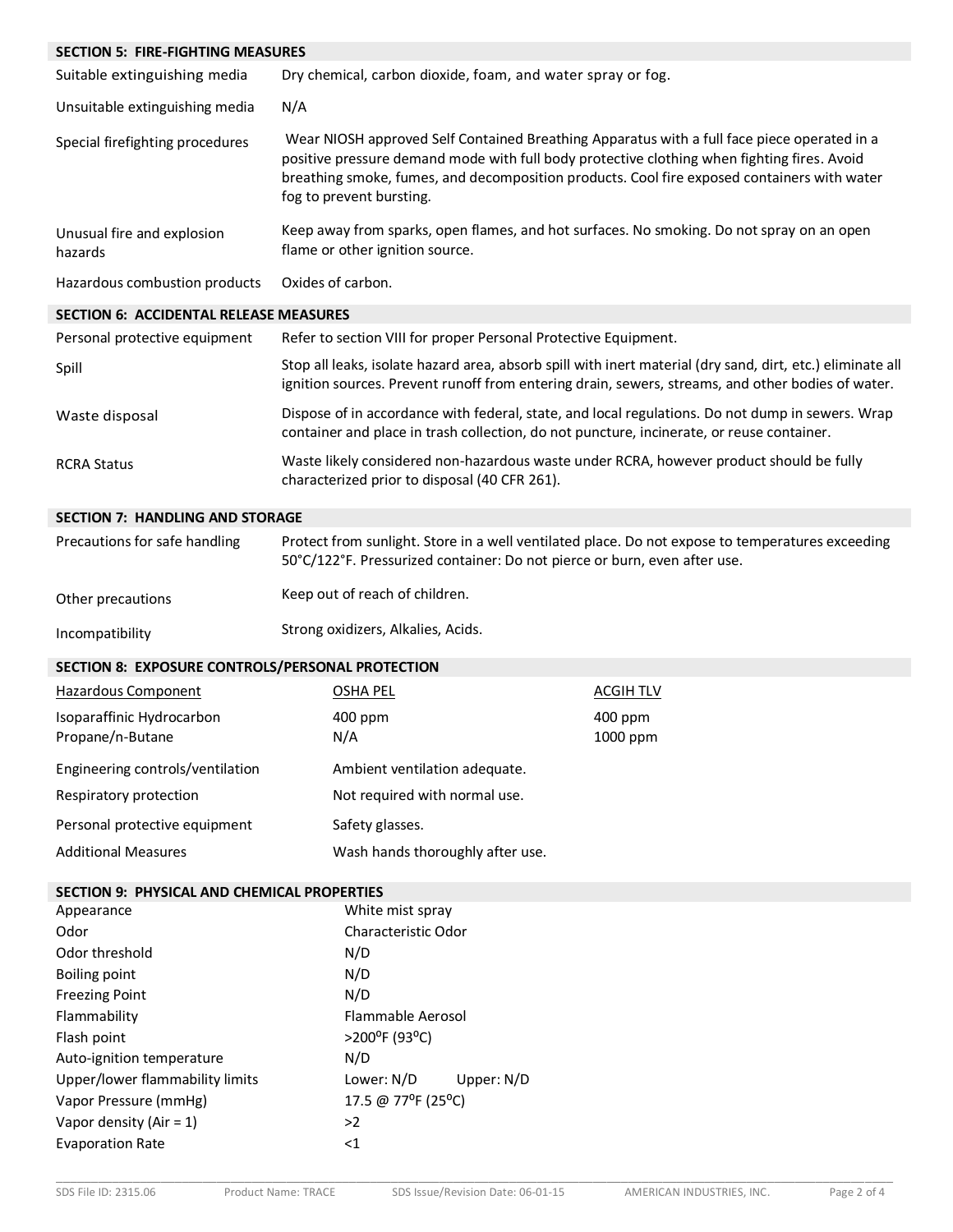| Specific Gravity (H20=1)                           | 0.97 |
|----------------------------------------------------|------|
| рH                                                 | 7.0  |
| Solids (%)                                         | N/D  |
| Solubility in Water                                | 63%  |
| Partition Coefficient:n-Octanol/water ( $K_{ow}$ ) | N/D  |
| Volatility including water (%)                     | 90%  |
| <b>VOC</b>                                         | 25%  |
| Dielectric Strength (Volts)                        | N/A  |
| Decomposition Temperature                          | N/D  |
| Viscosity                                          | N/D  |

## **SECTION 10: STABILITY AND REACTIVITY**

| Reactivity                       | None known.                                                                               |
|----------------------------------|-------------------------------------------------------------------------------------------|
| Chemical stability               | Stable.                                                                                   |
| Conditions to avoid              | Temperatures greater than 122 <sup>o</sup> F (50 <sup>o</sup> C) and sources of ignition. |
| Incompatibility                  | Strong oxidizers, alkalies, acids.                                                        |
| Hazardous decomposition products | Oxides of carbon.                                                                         |
| Possible hazardous reactions     | None known.                                                                               |

## **SECTION 11: TOXICOLOGICAL INFORMATION**

| Toxicological information    | Isoparaffinic Hydrocarbon (64742-47-8) LD <sub>50</sub> (Oral, Rat) 5 g/kg (Dermal, Rabbit) 2 g/kg;<br>$LC_{50}$ (Rat, 4hr) 5mg/L                      |
|------------------------------|--------------------------------------------------------------------------------------------------------------------------------------------------------|
| Routes of Entry              | Eyes, Ingestion, Inhalation, Skin.                                                                                                                     |
| Ingestion                    | May cause gastric discomfort and nausea. No hazard by this route in normal use.                                                                        |
| <b>Inhalation</b>            | No hazards under normal use due to its low volatility. If vapor is present in high<br>concentrations, irritation to upper respiratory tract may occur. |
| Skin contact                 | May cause irritation, localized defatting, dermatitis, with prolonged or repeated contact.                                                             |
| Eye contact                  | May cause irritation.                                                                                                                                  |
| Medical condition aggravated | None known.                                                                                                                                            |
| Acute health hazards         | Eyes: redness, tearing, blurred vision.                                                                                                                |
| Chronic health hazards       | None known.                                                                                                                                            |
| Carcinogenicity              | This product is not considered to be a carcinogen by IARC, ACGIH, NTP, or OSHA.                                                                        |

#### **SECTION 12: ECOLOGICAL INFORMATION**

| Ecological information   | Isoparaffinic Hydrocarbon (64742-47-8) Not expected to be harmful or demonstrate<br>chronic toxicity toward aquatic organisms. Expected to be readily biodegradable. Do not<br>contaminate water when disposing of equipment wash waters. |
|--------------------------|-------------------------------------------------------------------------------------------------------------------------------------------------------------------------------------------------------------------------------------------|
| Biodegradability         | Component or components of this product are not biodegradable.                                                                                                                                                                            |
| Bioaccumulation          | This product is not expected to bioaccumulate.                                                                                                                                                                                            |
| Mobility in soil         | This product is mobile in soil.                                                                                                                                                                                                           |
| Other ecological hazards | None known.                                                                                                                                                                                                                               |

| <b>SECTION 13: DISPOSAL CONSIDERATIONS</b> |                                                                                                                                                                                               |
|--------------------------------------------|-----------------------------------------------------------------------------------------------------------------------------------------------------------------------------------------------|
| Waste disposal                             | Dispose of in accordance with federal, state, and local regulations. Do not dump in sewers. Wrap<br>container and place in trash collection, do not puncture, incinerate, or reuse container. |
| <b>RCRA Status</b>                         | Waste likely considered non-hazardous under RCRA, however product should be fully<br>characterized prior to disposal (40 CFR 261).                                                            |